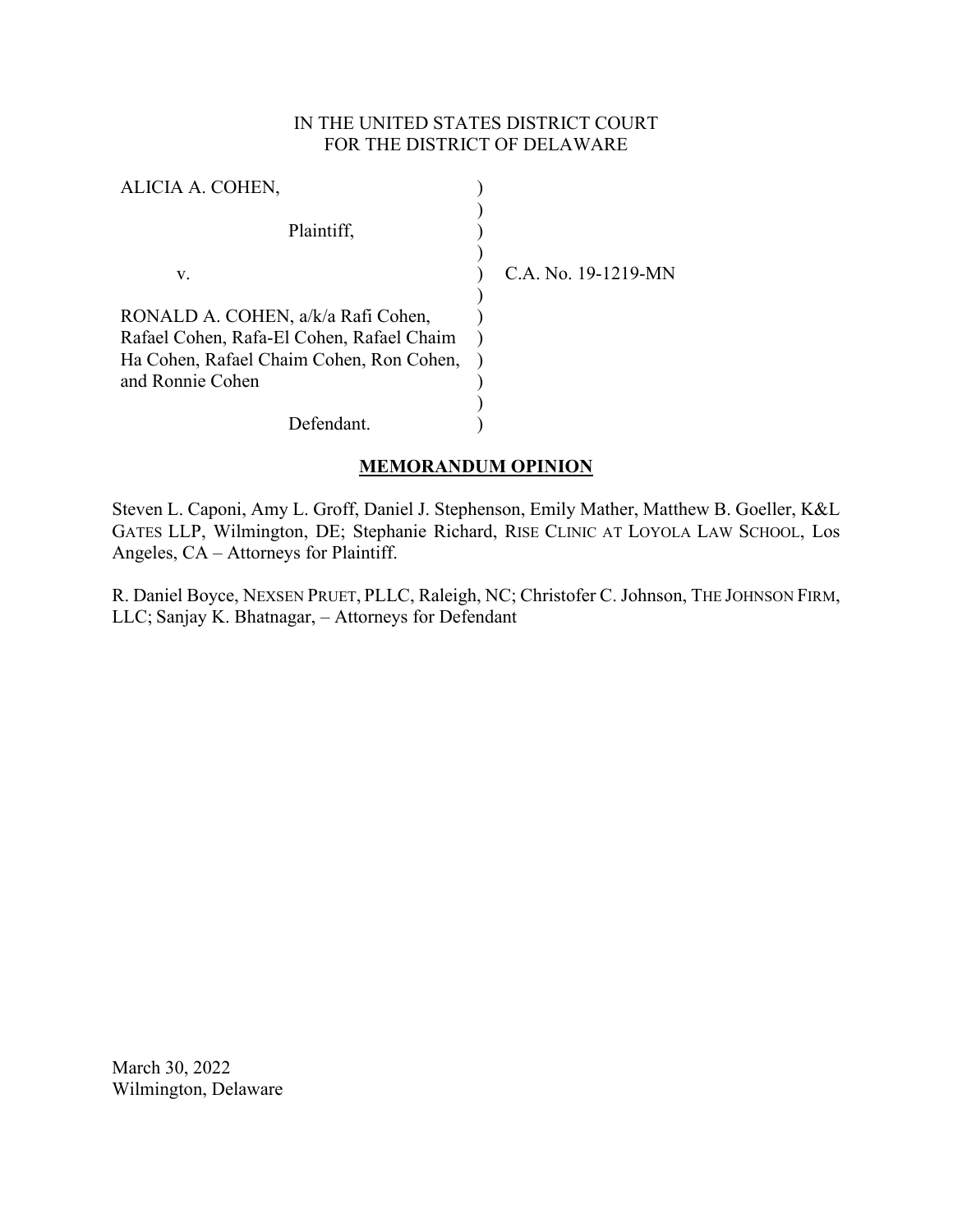

Before the Court is Defendant's Renewed Motion for Judgment as a Matter of Law, or, Alternatively, For New Trial. (D.I. 176). For the reasons that follow, the Court denies Defendant's motion.

## **I. BACKGROUND**

On June 27, 2019, Plaintiff Alicia A. Cohen ("Plaintiff") filed a Complaint against her father, Defendant Ronald A. Cohen<sup>[1](#page-1-0)</sup> ("Defendant"), and filed an amended complaint against him on February 14, 2020. (D.I. 1, 32). Plaintiff alleged that she had been sexually abused, raped, and trafficked by Defendant from the time she was three to five years old until she was eleven years old. (D.I. 32 ¶¶ 8–49). The incidents in the Amended Complaint are alleged to have occurred from 1983 to 1992, but Plaintiff claimed to have forgotten these events until around the time she brought suit because "[i]in order to cope and survive, [she] repressed the memories of what Defendant did to her." (*Id.* ¶ 50). Plaintiff asserted that her memories began to be restored in 2013–2014 and continued to be restored until as late as 2018. (*Id.* ¶¶ 51–52). Defendant denied all allegations. (D.I. 34).

Over the course of a five-day jury trial, the parties tried sixteen counts arising from federal, Delaware, New Jersey, and Florida law. (D.I 171–175). The jury found Defendant liable on five of the sixteen counts: Count II (Delaware Law – Sexual Abuse of a Minor), Count III (Delaware Law – Assault or Battery), Count IV (Delaware Law – Intentional Infliction of Emotional Distress), Count V (Delaware Law – Negligent Infliction of Emotional Distress), and Count VI (Delaware Law – False Imprisonment). (D.I. 160). For Count II, the jury indicated that Plaintiff had proven by a preponderance of the evidence that Defendant had committed incest, sexual

<span id="page-1-0"></span>

<sup>&</sup>lt;sup>1</sup> As indicated by the case caption, Defendant is and has been known by other names.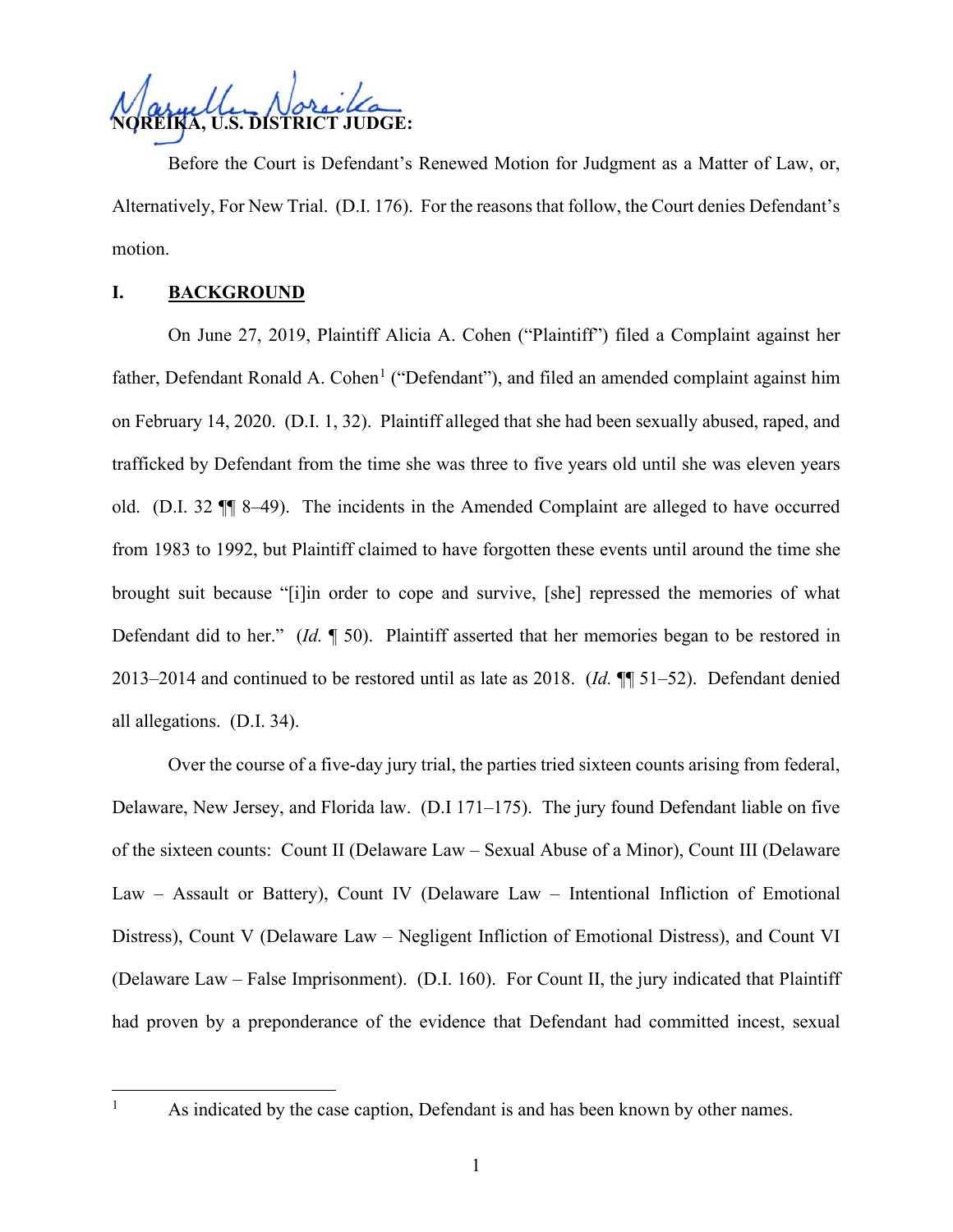extortion, continuous sexual abuse of a child, indecent exposure, and offensive touching. (*Id.* at 2). The jury awarded Plaintiff \$750,000 in compensatory damages and another \$750,000 in punitive damages. (*Id.* at 6).

Defendant now brings a renewed motion for judgment as a matter of law, or, alternatively, moves for a new trial. (D.I. 176). Defendant's motion has two bases. First, Defendant argues that Count II must be vacated as a matter of law because there was insufficient evidence for a jury to find him liable. Second, Defendant argues that the counts he was found liable for are time-barred under the applicable statute of limitations. (*See* D.I. 177, 181).

## **II. LEGAL STANDARD**

#### **A. Judgment as a Matter of Law**

The Court will only consider Rule 50(b) arguments if they were properly preserved. To preserve an issue for a renewed judgment as a matter of law, the moving party "must timely move for judgment as a matter of law at the close of the nonmovant's case, pursuant to Rule 50(a), and specify the grounds for that motion." *Lightning Lube, Inc. v. Witco Corp.*, 4 F.3d 1153, 1172 (3d Cir. 1993). A party's Rule 50(a) motion must be "*sufficiently specific* to afford the party against whom the motion is directed with an opportunity to cure possible defects in proof which otherwise might make its case legally insufficient." *Id.* at 1173 (emphasis in original).

Judgment as a matter of law may be entered against a non-moving party if the Court "finds that a reasonable jury would not have a legally sufficient evidentiary basis to find for the party on [an] issue." FED. R. CIV. P. 50(a)(1). Judgment as a matter of law is appropriate "only if, viewing the evidence in the light most favorable to the nonmovant and giving it the advantage of every fair and reasonable inference, there is insufficient evidence from which a jury reasonably could find liability." *Lightning Lube*, 4 F.3d at 1166. Entry of judgment as a matter of law is a remedy to be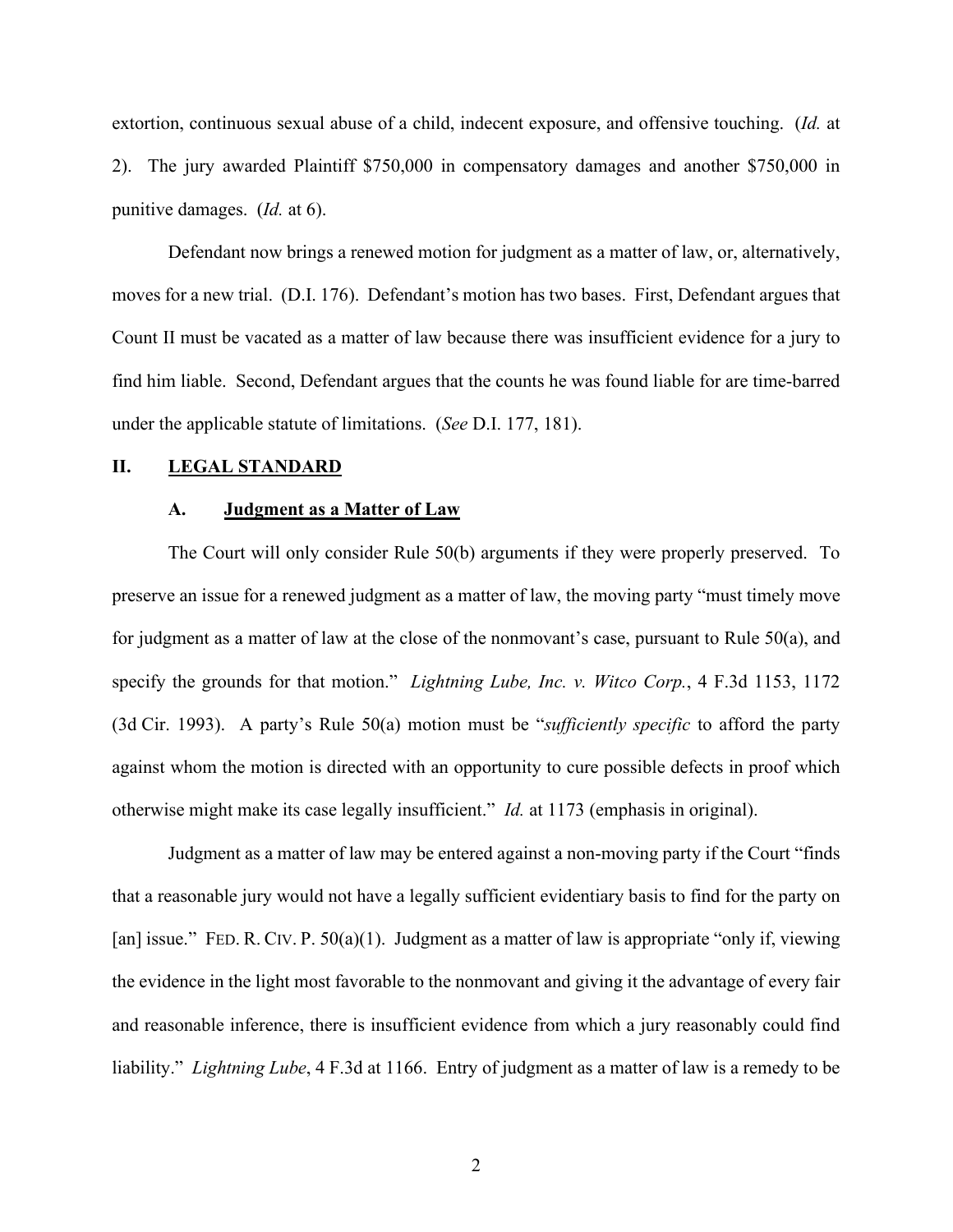invoked only "sparingly." *CGB Occupational Therapy, Inc. v. RHA Health Servs. Inc.*, 357 F.3d 375, 383 (3d Cir. 2004).

Following a jury trial, a renewed motion for judgment as a matter of law under Rule 50(b) may be granted only if the movant demonstrates "that the jury's findings, presumed or express, are not supported by substantial evidence or, if they were, that the legal conclusion(s) implied [by] the jury's verdict cannot in law be supported by those findings." *Pannu v. Iolab Corp.*, 155 F.3d 1344, 1348 (Fed. Cir. 1998) (alteration in original) (internal quotation marks omitted). Substantial evidence is such relevant evidence that a reasonable mind might accept as adequate to support the finding under review. *See Enplas Display Device Corp. v. Seoul Semiconductor Co.*, 909 F.3d 398, 407 (Fed. Cir. 2018). In determining whether substantial evidence supports the jury verdict, the Court may not make credibility determinations, weigh the evidence or substitute its own conclusions for that of the jury where the record evidence supports multiple inferences. *See Lightning Lube*, 4 F.3d at 1166.

#### **B. New Trial**

Rule 59(a) permits a district court judge, "on motion," to grant a new trial "for any reason for which a new trial has heretofore been granted in an action at law in federal court." "New trials are commonly granted in the following situations: (1) where the jury's verdict is against the clear weight of the evidence, and a new trial must be granted to prevent a miscarriage of justice; (2) where newly-discovered evidence exists that would likely alter the outcome of the trial; (3) where improper conduct by an attorney or the court unfairly influenced the verdict; or (4) where the jury's verdict was facially inconsistent." *See Ateliers de la Haute-Garonne v. Broetje Automation-USA Inc.*, 85 F. Supp. 3d 768, 775 (D. Del. 2015) (citing *Zarow–Smith v. N.J. Transit Rail Operations*, 953 F.Supp. 581, 584 (D.N.J.1997)).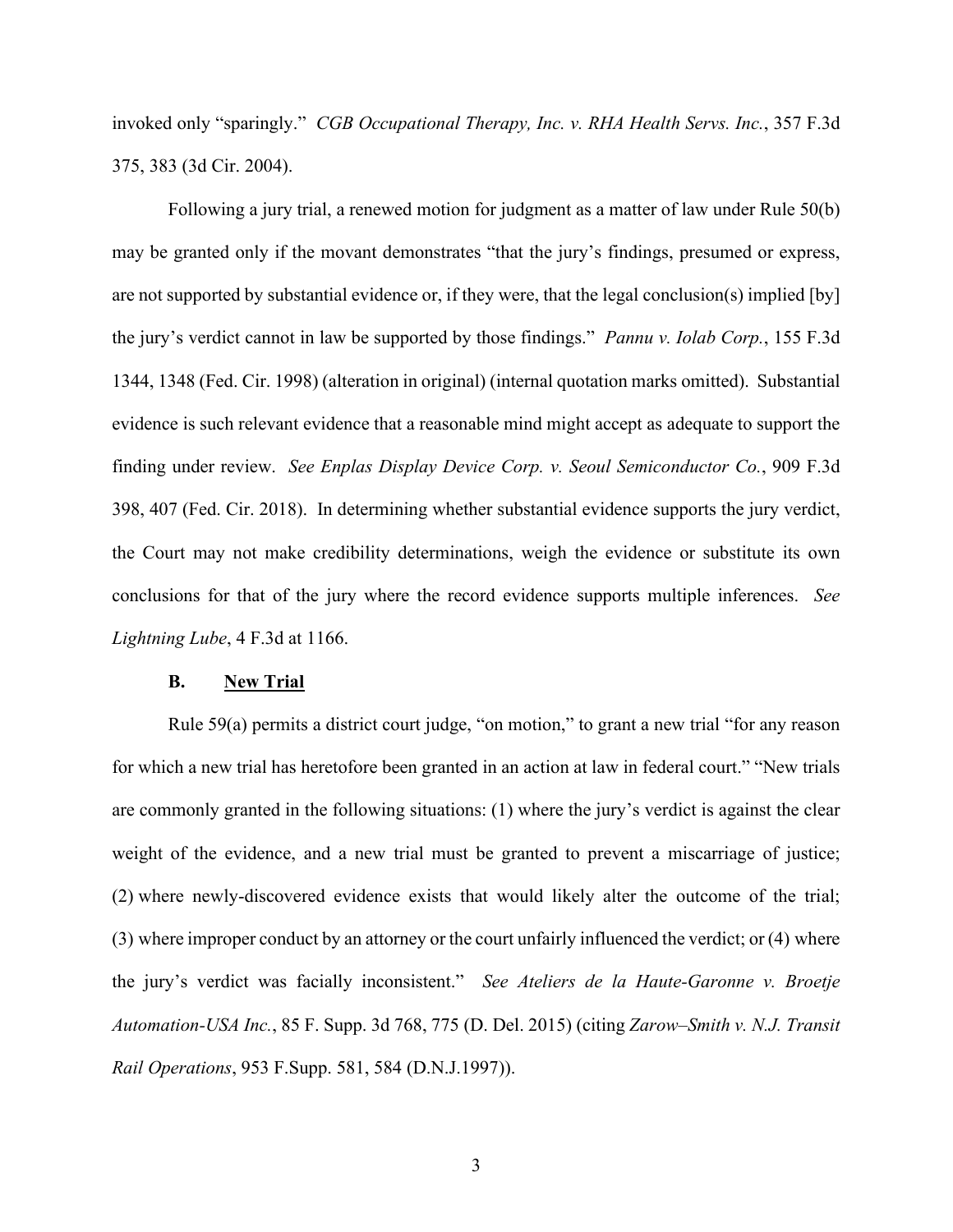Whether or not to grant a motion for new trial is within the court's discretion. *See, e.g., Allied Chem. Corp. v. Daiflon, Inc*., 449 U.S. 33, 36 (1980) ("The authority to grant a new trial, moreover, is confided almost entirely to the exercise of discretion on the part of the trial court."). The Court, however, should not set the verdict aside as against the clear weight of the evidence solely because it would have reached a different result as the trier of fact. *Rose Hall, Ltd. v. Chase Manhattan Overseas Banking Corp.*, 576 F. Supp. 107, 124 (D. Del. 1983). To the contrary, a jury's verdict should be set aside "only if manifest injustice will otherwise result." *Consumer Powers Co. v. Curtiss–Wright Corp*., 780 F.2d 1093, 1097 (3d Cir. 1985); *see also Bullen v. Chaffinch*, 335 F.Supp.2d 342, 347 (D. Del. 2004) (stating a court should consider whether "a new trial must be granted to prevent a miscarriage of justice."). "Although the standard for grant of a new trial is less rigorous than the standard for grant of judgment as a matter of law – in that the Court need not view the evidence in the light most favorable to the verdict winner – a new trial should only be granted where 'a miscarriage of justice would result if the verdict were to stand,' the verdict 'cries out to be overturned,' or where the verdict 'shocks [the] conscience.'" *Ateliers*, 86 F. Supp. 3d at 776 (citing *Williamson v. Consol. Rail Corp*., 926 F.2d 1344, 1352-53 (3d Cir. 1991)).

#### **III. DISCUSSION**

The Court now considers the issues raised by Defendant's motion. First, the Court will analyze whether the jury had a sufficient evidentiary basis for finding for the Plaintiff on Count II. Second, the Court will determine whether Defendant properly preserved his argument that Count II is time-barred. Last, the Court will consider whether Counts III, IV, V, and VI are time-barred. Because the Court resolves each of the above questions in Plaintiff's favor, Defendant's motions for judgment as a matter of law and a new trial will be denied.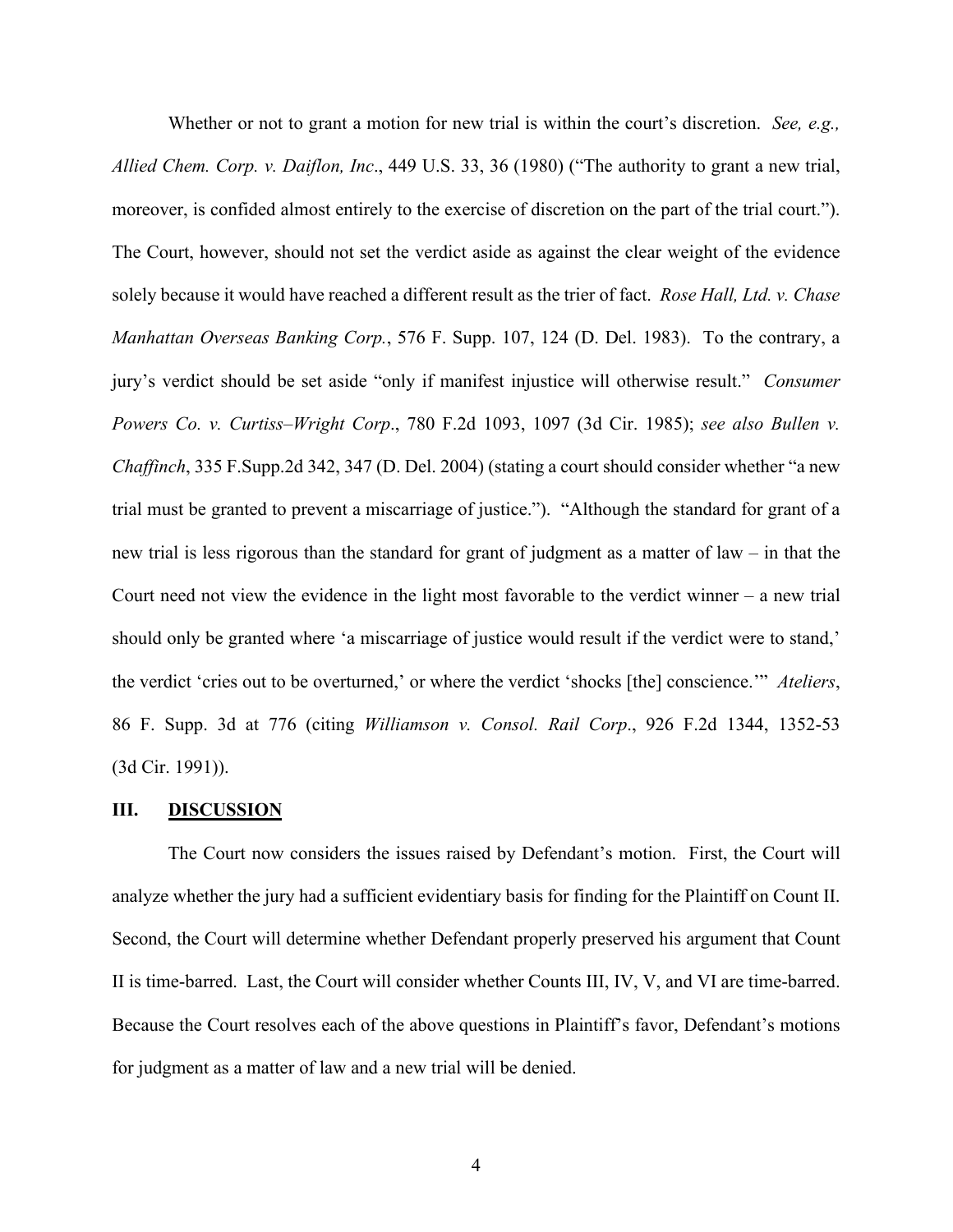## **A. The Jury Had a Sufficient Evidentiary Basis for Finding in Plaintiff's Favor on Count II**

Count II alleges Sexual Abuse of a Minor under Delaware Law. To establish liability for Count II, Plaintiff had the burden of proving, by a preponderance of the evidence, each of the elements of *any* one of several statutes: (a) incest under 11 Del. C. § 766; (b) sexual extortion under 11 Del. C. § 774; (c) continuous sexual abuse of a child under 11 Del. C. § 776; (d) indecent exposure under 11 Del. C. § 765; or (e) offensive touching under 11 Del. C. § 601. The jury found that Plaintiff had established her burden under *each* of the Delaware statutes at issue.

The Court agrees that that there was substantial evidence to support the jury's finding that the elements of at least one of the underlying statutes were met. For example, to establish that Defendant committed indecent exposure under 11 Del. C. § 765, Plaintiff had to prove that Defendant exposed his genitals or buttocks to Plaintiff in Delaware, when she was less than 16 years of age; and Defendant knew or was aware his conduct was likely to cause Plaintiff affront or alarm. Here, Plaintiff testified that between the ages of three and five years old, her father would force her to take baths with him at their home in Delaware, and she described the games, including "Row, Row, Row Your Boat" and "Milking the Snake" that she had to play in the bathtub that involved manual and oral stimulation of her father's genitals. (Tr. 84:4–85:5). She testified that her father had locked the door during the baths, and that the baths ended after her mother unlocked the door with a screwdriver during one bath and then began to supervise bathing. (*Id*.). Plaintiff testified that, after returning from Delaware, her father assaulted her weekly, and that "the abuse occurred in my bedroom, in the basement, parking lots, movie theater, office complexes." (*Id.* at 89:2–7). Plaintiff also testified as to as features of her father's private anatomy (*id*. at 91:9– 12) and described being given Benadryl before incidents of abuse, which caused her to become groggy and compliant (*id.* at 89:14–20). Further, the jury heard testimony from Plaintiff's therapist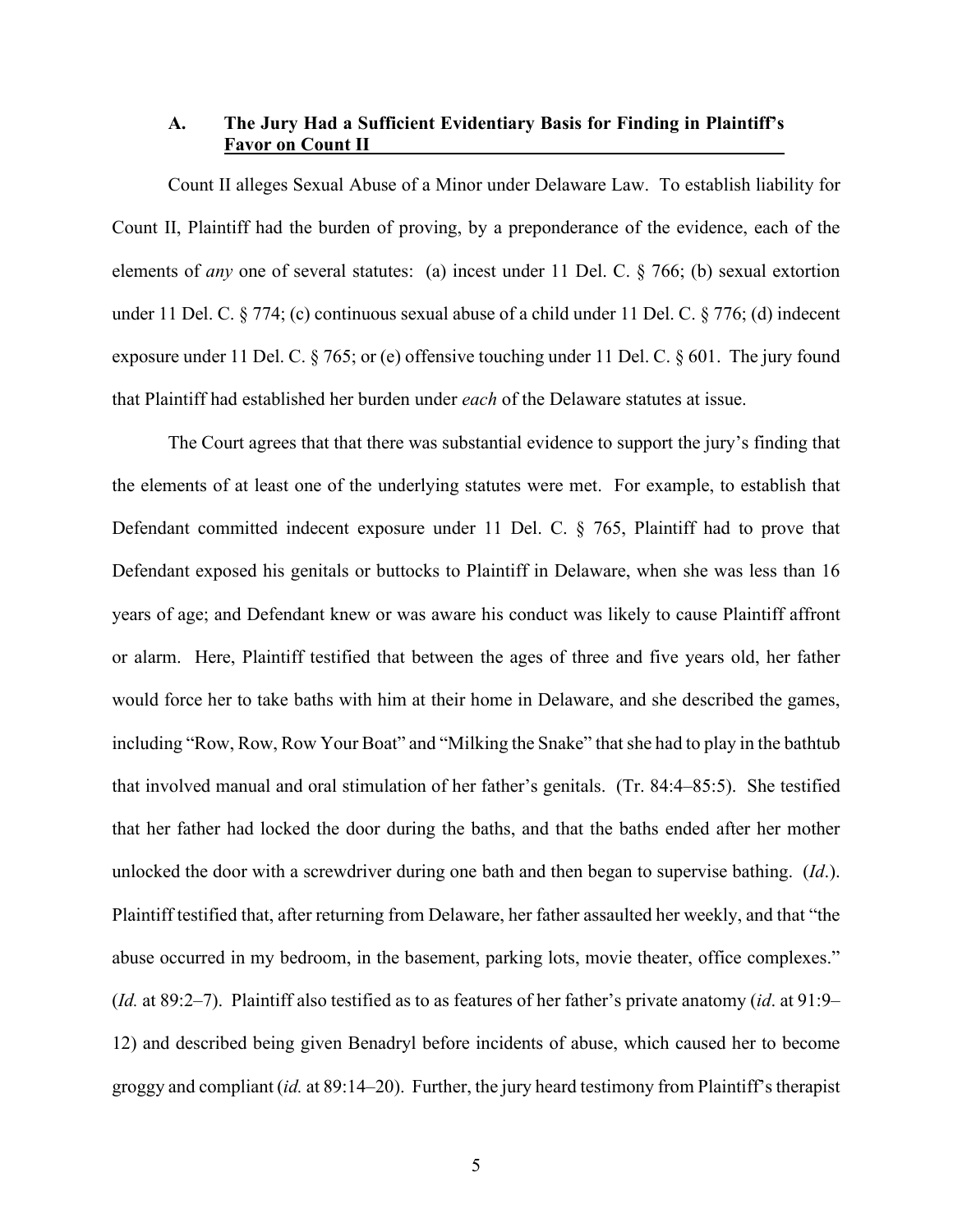who testified that Plaintiff's complex chronic post-traumatic stress disorder began in her early childhood. (*Id.* at 221:21–22).

Defendant asserts that this evidence is insufficient to support the jury's verdict. Specifically, Defendant describes the verdict as being based on "Plaintiff's vague and conclusory allegations" and contradicted by other parts of the verdict where the jury found for Defendant on human trafficking counts. (D.I. 177 at 19-20). But Defendant's argument is essentially asking the Court to make a credibility determination, as his own brief cites Plaintiff's testimony that her father repeatedly abused her in Delaware. (*Id.* at 19). Credibility, however, is for the jury to determine.

Here, the jury believed Plaintiff's account of abuse and it found for her on Count II. Courts have long found that a victim's testimony alone is sufficient to support a criminal rape conviction, *see, e.g., U.S. v. Howard*, 218 F.3d 556, 565 (6th Cir. 2000), which has a higher burden of proof than the burden faced by Plaintiff in this case. Accordingly, there is no doubt that Plaintiff's testimony supplied a sound evidentiary basis for a jury to find in her favor on Count II. That Defendant prevailed on counts related to human trafficking says nothing about the sufficiency of the evidence underlying Count II.

The jury had a sufficient evidentiary basis for finding that Defendant was liable for Count II, and the Court will not disturb it.

## **B. Defendant Failed to Preserve His Argument That Count II is Time-Barred**

Defendant also argues that Count II is time-barred. Defendant's argument, however, came extremely late in the proceedings. At trial, Defendant expressly conceded that Count II is not timebarred. (Tr. at 337:20–22, "The other count -- that only leaves Count II, Count VIII, Count XIII, and Count XIV which we concede either has no statute of limitations or it has not yet expired."; Tr. at 381:13–14, ". . . yesterday we did concede that Count II, VIII, XIII and XIV do not have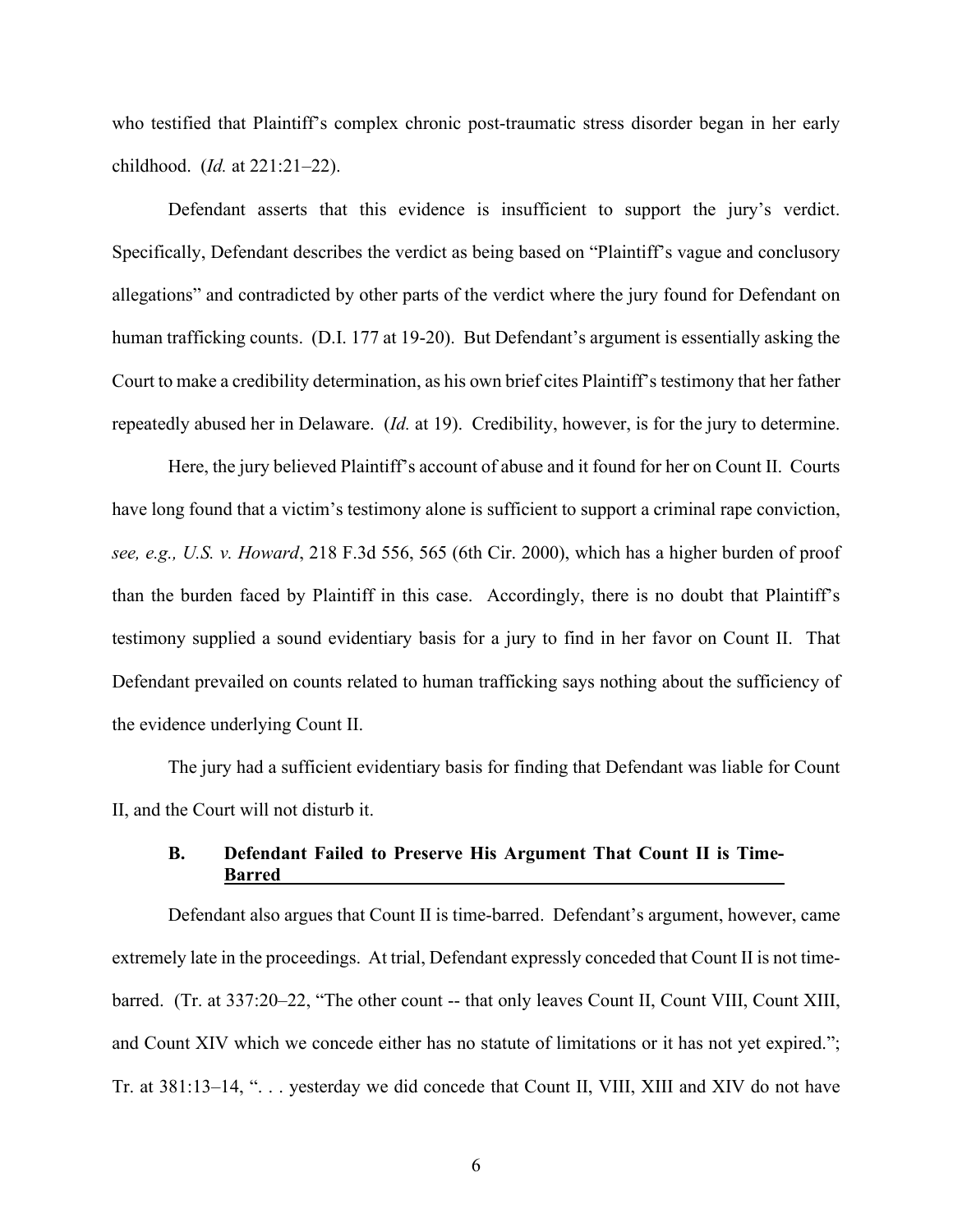statute of limitations problems"; Tr. at 388:17–23 (same)). In Defendant's renewed motion for judgment as a matter of law, he asserted only that "[t]he jury's verdicts as to Counts III, IV, V, and VI should be vacated as a matter of law, as all four of these claims are time-barred by the applicable statute of limitations." (D.I. 176). Nowhere in his renewed motion did Defendant argue that Count II is time-barred. Indeed, in his opening brief, Defendant seemed to accept that Count II is not time-barred. (D.I. 177 at 15, "Accordingly, here, Section 8145's unlimited statute of limitations only applies to Plaintiff's Count II . . ."). Defendant, however, changed his position in his reply brief and argued for the first time that Count II was also time-barred by the applicable statute of limitations. (D.I. 181 at 7).

The Court finds that Defendant's untimely argument that Count II is time-barred is waived and will not be entertained for two reasons. First, Defendant never argued that Count II is timebarred when he made his motion for a judgment as a matter of law at trial, and so he cannot *renew*  this argument as Rule 50(b) requires. Additionally, Defendant waived this argument by first making it in his reply brief, not his opening brief.

A Rule 50(b) motion is a *renewed* motion for judgment as a matter of law, and may raise only grounds asserted in the motion for a directed verdict. *Orlando v. Billcon Int'l, Inc.*, 822 F.2d 1294, 1298 (3d Cir. 1987). When Defendant made his Rule 50(a) motion, he did not claim that Count II is time-barred. On the contrary, Defendant explicitly conceded that "Count 2 . . . either has no statute of limitations or it has not yet expired." (Tr. 337:20–22; 381:13–14; 388:17–23). Because Defendant did not make a Rule 50(a) motion that Count II is time-barred, he cannot Defendant cannot "renew" the at the Rule 50(b) stage.

Moreover, in his opening brief in support of his renewed motion for judgment as a matter of law, Defendant raised a statute of limitations defense for Counts III, IV, V, and VI, but not for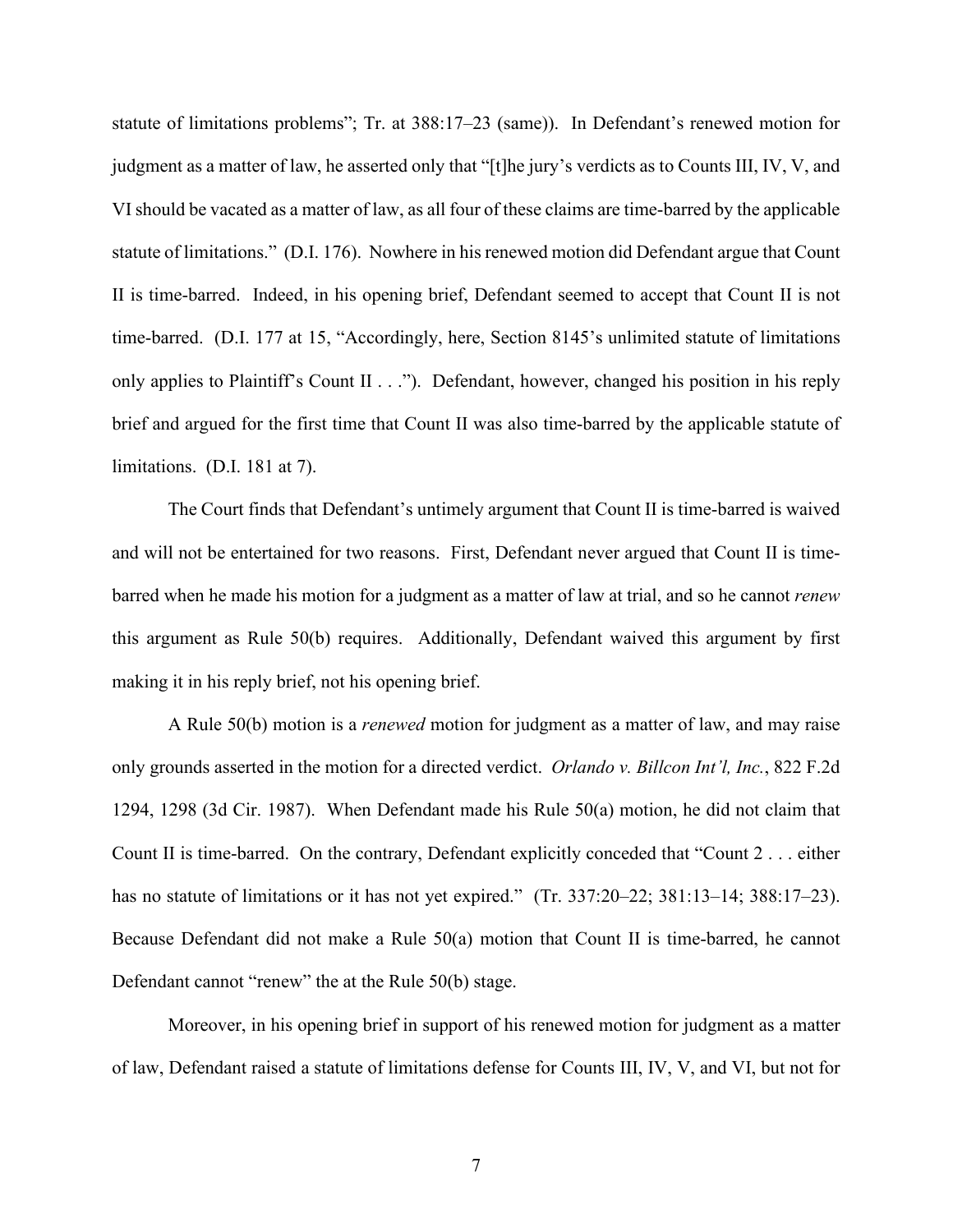Count II. (D.I. 177). Indeed, that brief concedes that Count II is not time-barred by stating that 10 Del. C. § 8145's "unlimited statute of limitations only applies to Plaintiff's Count II." (D.I. 177 at 15). Defendant's opening position was consistent with his position through trial – Count II is not time-barred. Defendant's position only changed in his reply brief, where he first argued that Count II is time-barred. (D.I. 181 at  $6-10$ ). A reply brief, however, is not the appropriate time to raise a new argument. *See Laborers' Int'l Union of N. Am. v. Foster Wheeler Corp*., 26 F.3d 375, 398 (3d Cir. 1994) ("An issue is waived unless a party raises it in its opening brief. . ."); *Hayes v. Silvers, Langsam & Weitzman, P.C.*, 441 F. Supp. 3d 62, 67 n.4 (E.D. Pa. 2020) ("[T]he Court declines to consider arguments raised for the first time in a Reply brief. . ."); *In re BlackRock Mut. Funds Advisory Fee Litig.*, 327 F. Supp.3d 690, 736 n.42 (D.N.J. 2018) (explaining that "courts ordinarily decline to consider arguments raised for the first time in a reply brief. . ."). Defendant had a full and fair opportunity to argue that Count II was time-barred in his opening brief. He did not do so and thus waived the argument. Therefore, for this distinct and independent reason, the Court will not consider Defendant's argument that Count II is time-barred.

### **C. Counts III–VI Are Not Time-Barred**

Defendant further argues that Counts III–VI are time-barred. The parties disagree as to whether the issue was waived and whether the claims are time-barred under Delaware law. The Court will address each issue in turn.

#### 1) The Argument Was Not Waived

Plaintiff contends that Defendant waived his argument that Counts III–VI are time-barred by failing to submit the argument to the jury or to the Court as a question of law in the Joint Pretrial Order. (D.I. 180 at 2–3). Defendant, of course, disagrees, pointing out that he raised this argument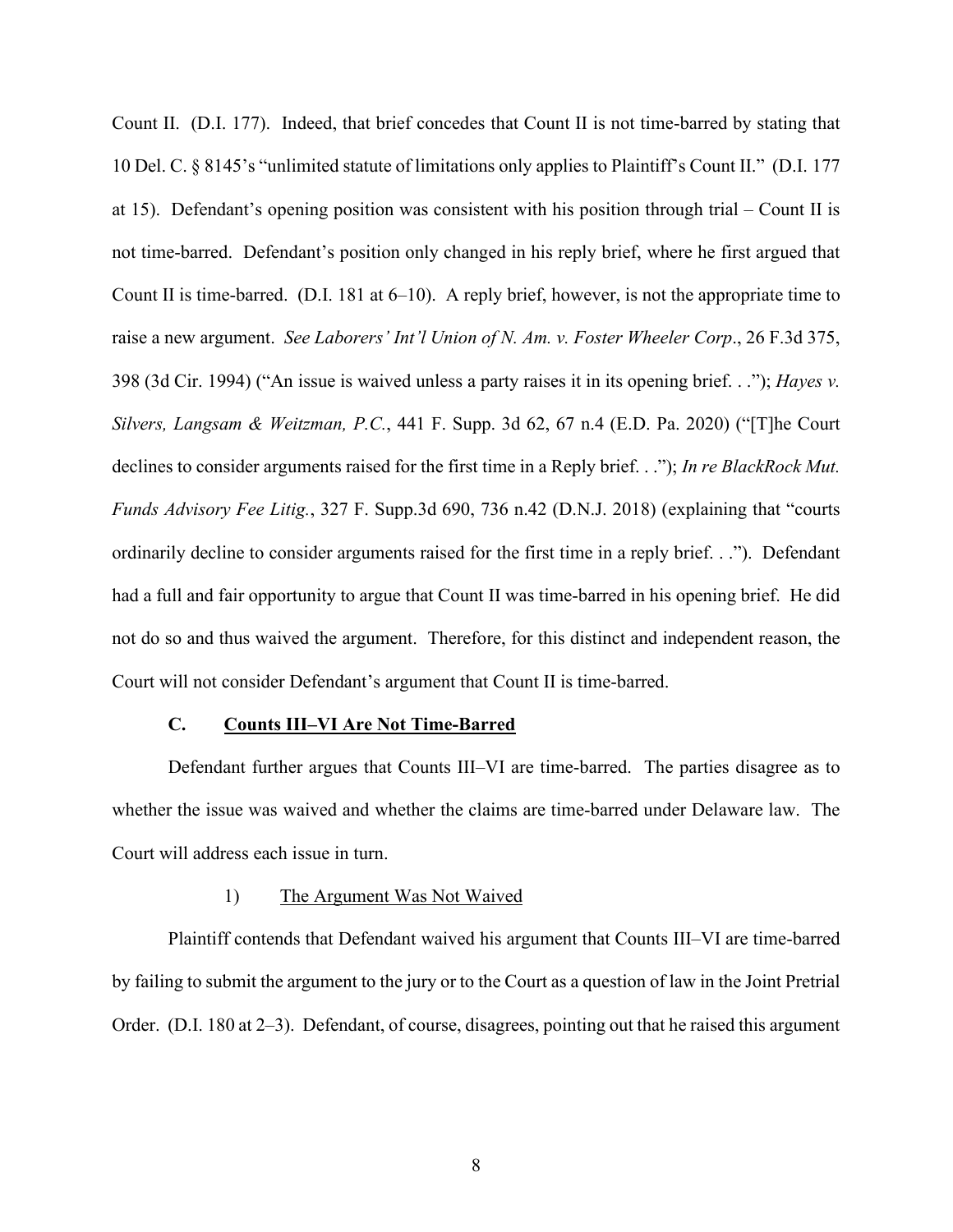throughout the litigation and that Plaintiff specifically responded to it throughout trial without asserting that the issue was waived. (D.I. 177 at 8–9).

The Court agrees with Defendant. Affirmative defenses, which include the statute of limitations, "must generally be raised as early as reasonably possible" but will generally not be waived so long as they are "raised at a 'pragmatically sufficient time' with no prejudice to the plaintiff." *Gleeson v. Prevoznik*, 253 F. App'x 176, 179 (3d Cir. 2007) (internal quotation and citation omitted); *Stafford v. E.I. Dupont De Nemours*, 27 F. App'x 137, 140 (3d Cir. 2002) (citation omitted). Defendant raised this defense in his Answer to Plaintiff's Complaint and First Amended Complaint. (D.I. 7 at 19; D.I. 34 at 26). Defendant maintained the very same argument in his motion for judgment as a matter of law (Tr. 333:17–338:8) and, at the charge conference, the parties agreed that this issue would be for the Court to decide as a question of law. (*Id.* at 655:5–656:13). Finding that Defendant properly raised the affirmative defense, that the parties agreed that the Court would decide whether the claims at issue are barred as a matter of law, and that Plaintiff suffers no prejudice in having the Court address this issue at this stage of the proceedings, the Court finds no waiver.

### 2) Counts III–VI are Not Time-Barred As A Matter of Law

The Court will now determine whether Counts III–VI are time-barred as a matter of law. First, the Court will analyze which statute of limitations applies. Next, the Court will apply that statute to the present dispute.

The parties disagree as to the applicable statute of limitations. Defendant insists that 10 Del. C. § 8119's two-year statute of limitations applies, and Plaintiff insists that 10 Del. C. § 8145's unlimited statute of limitations governs. (D.I. 177 at 11–16; D.I. 180 at 4–6). Neither party's argument is without *some* support – § 8119 sets a statute of limitations for "a claim for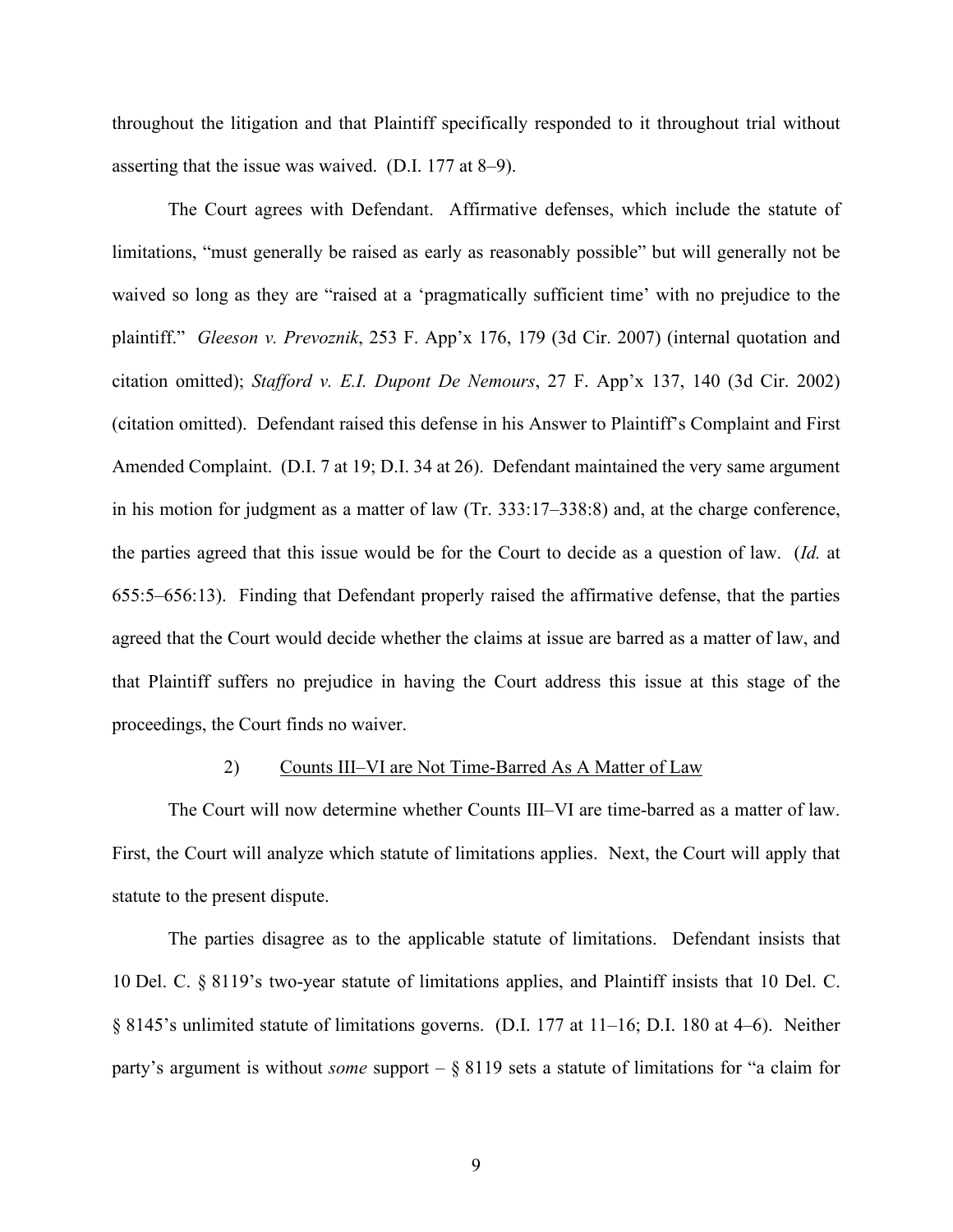alleged personal injuries" and § 8145 applies to "[a] cause of action based upon the sexual abuse of a minor by an adult." To decide which statute applies, the Court is guided by the long-standing canon of statutory interpretation that "a specific provision controls one[s] of more general application." *Bloate v. United States*, 559 U.S. 196, 207 (2010); *Morales v. Trans World Airlines, Inc.*, 504 U.S. 374, 384 (1992). Here, § 8145 deals with "sexual abuse of a minor by an adult" and § 8119 concerns "personal injuries" of a general type. Section 8145, the more specific statute, governs. This is consistent with the approach taken by Delaware courts. *See, e.g.*, *Sokolove v. Marenberg,* No. CV S13C-08-022 RFS, 2013 WL 6920791, at \*2 (Del. Super. Ct. Dec. 5, 2013) (applying § 8145 to negligent infliction of emotional harm, reckless infliction of emotional harm, and false imprisonment claims in a case dealing with alleged sexual abuse of a child).

Section 8145's application to Counts III–IV does not, however, summarily resolve whether the claims in question are time-barred. The relevant sections of  $\S$  8145 are reproduced below:

> (a) A cause of action based upon the sexual abuse of a minor by an adult may be filed in the Superior Court of this State at any time following the commission of the act or acts that constituted the sexual abuse. A civil cause of action for sexual abuse of a minor shall be based upon sexual acts that would constitute a criminal offense under the Delaware Code.

> (b) For a period of 2 years following July 9, 2007, victims of child sexual abuse that occurred in this State who have been barred from filing suit against their abusers by virtue of the expiration of the former civil statute of limitations, shall be permitted to file those claims in the Superior Court of this State.

Subsection (a) creates an unlimited statute of limitations for "sexual abuse of a minor . . . based upon sexual acts that would constitute a criminal offense under the Delaware Code." Subsection (b), however, makes clear that subsection (a)'s unlimited limitation period is not wholly retroactive, as it created a two-year revival period for previously barred claims. Therefore, those claims that were time-barred prior to July 10, 2007 were permitted to be revived until July 9, 2009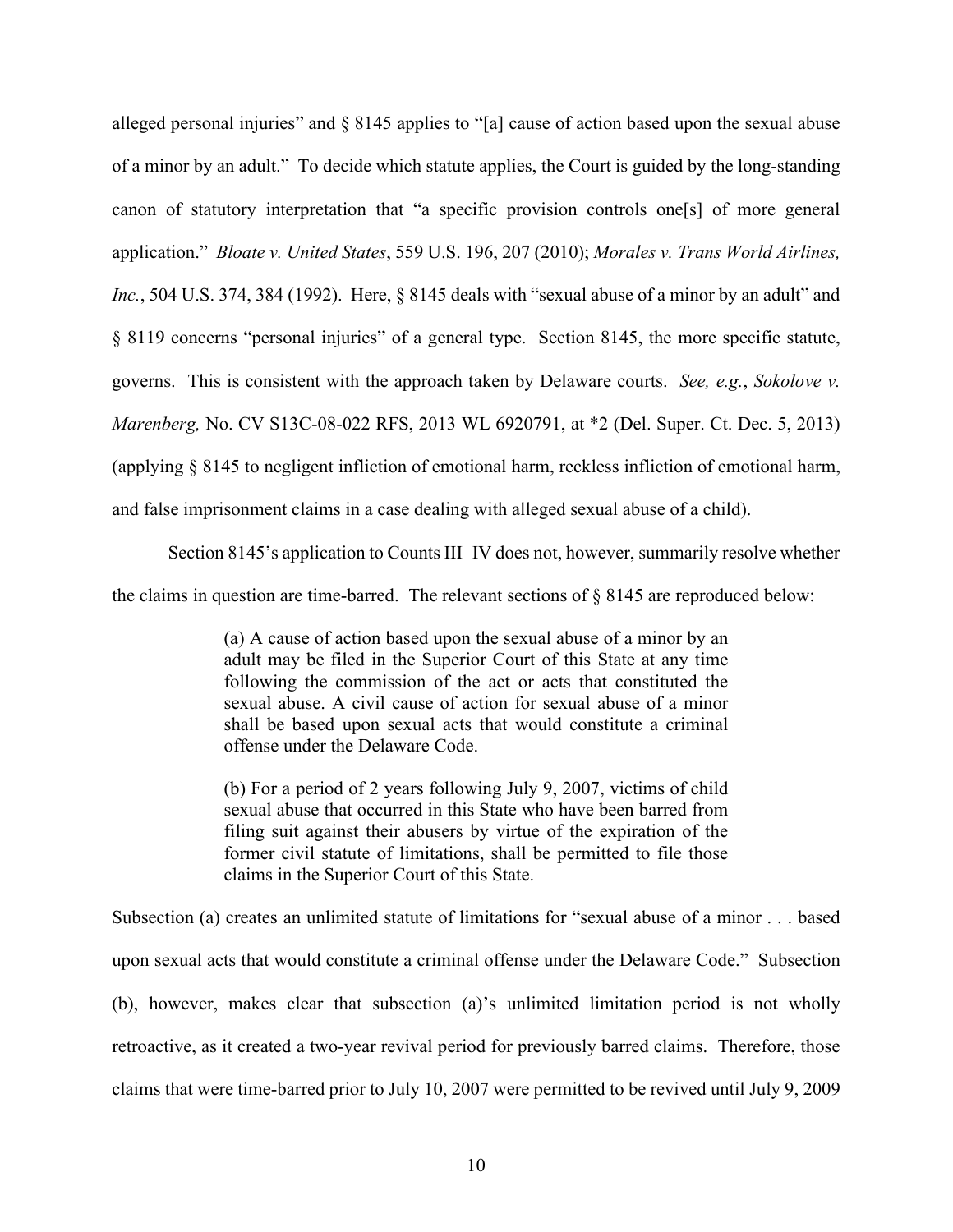only. And those claims "based upon the sexual abuse of a minor by an adult" that were not stale on July 9, 2007 could be raised at any time. *See id.* at \*5 (explaining that any claim that is not stale on July 9, 2007 would be "saved . . . forever" by § 8145).

Therefore, the question is whether Counts III–IV were barred on July 9, 2007, and therefore time-barred by the time she filed suit in 2019. Defendant argues that "Section 8145 only applies to cases when the alleged sexual abuse occurred either (1) on or after Section 8145 was enacted in 2007; or (2) prior to 2007 and the claimant filed suit." (D.I.181 at 6–7). Defendant contends that the present dispute falls outside of § 8145's statute of limitations because Plaintiff's claim is based on sexual abuse that occurred between 1983 and 1992, she reported an instance of sexual abuse to her mother during that timeframe but brought suit decades later. Plaintiff responds that her memories came back to her over time in around the timeframe she brought the suit and that § 8145 applies because of Delaware's discovery rule.

The Court agrees with Plaintiff. Delaware courts apply the discovery rule for an "inherently unknowable injury" sustained by a plaintiff "blamelessly ignorant of the act or omission and injury complained of, and the harmful effect thereof develops gradually over a period of time[.]" *Eden v. Oblates of St. Francis de Sales*, No. 04C-01-069 CLS, 2006 WL 3512482, at \*4 (Del. Super. Ct. Dec. 4, 2006) (citing *Layton v. Allen*, 246 A.2d 794, 798 (Del.1968)). Delaware courts have recognized the applicability of this rule in tolling the statute of limitations where an individual alleged that their memory of being sexually abused as a child was repressed. *See id.*; *Keller v. Maccubbin*, No. CIV.A. K11C-03015RBY, 2012 WL 1980417, at \*4 (Del. Super. Ct. May 16, 2012). In *Eden*, for example, the court held that the plaintiff was time-barred from bringing a claim related to an instance of abuse that he reported, but was not time-barred from bringing claims related to the 900 instances of abuse he suffered *before* the reported claim because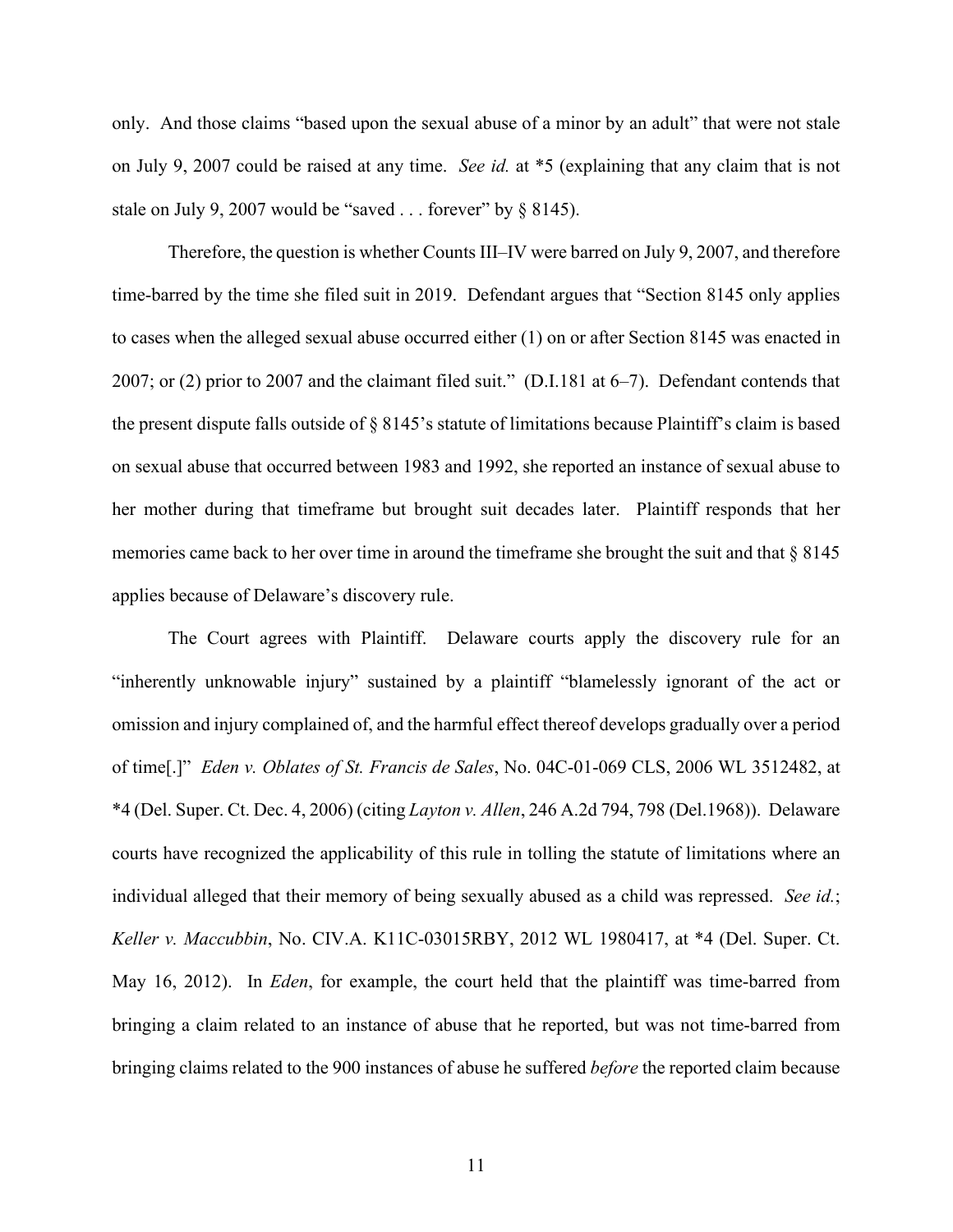there was sufficient evidence in the record indicating that the plaintiff suffered from traumatic amnesia (a condition impacting memory).

Thus, the Court cannot find that Plaintiff was time-barred from bringing Counts III–VI as a matter of law. Plaintiff alleged that her memories were repressed until 2018. Based on the courts' analyses in *Eden* and *Keller*, a plaintiff's repressed memory can toll § 8119. Because Plaintiff submitted sufficient evidence that she regained her memory well after § 8145(a)'s unlimited statute of limitations replaced § 8119 for victims of child sexual abuse, the Court cannot find that Plaintiff was time-barred from bringing her claims as a matter of law. Whether her memories truly were repressed would be a question of fact for the jury to decide, but Defendant chose not to submit that question to the jury. Because there was sufficient evidence in the record for the jury to find that Plaintiff's memories were repressed until around the time she filed suit, the Court does not find that Counts III–IV are time-barred as a matter of law, and the jury's verdict will stand.

### **IV. CONCLUSION**

For the above reasons, Defendant's renewed motions for judgment as a matter of law and a new trial are DENIED. An appropriate order will follow.